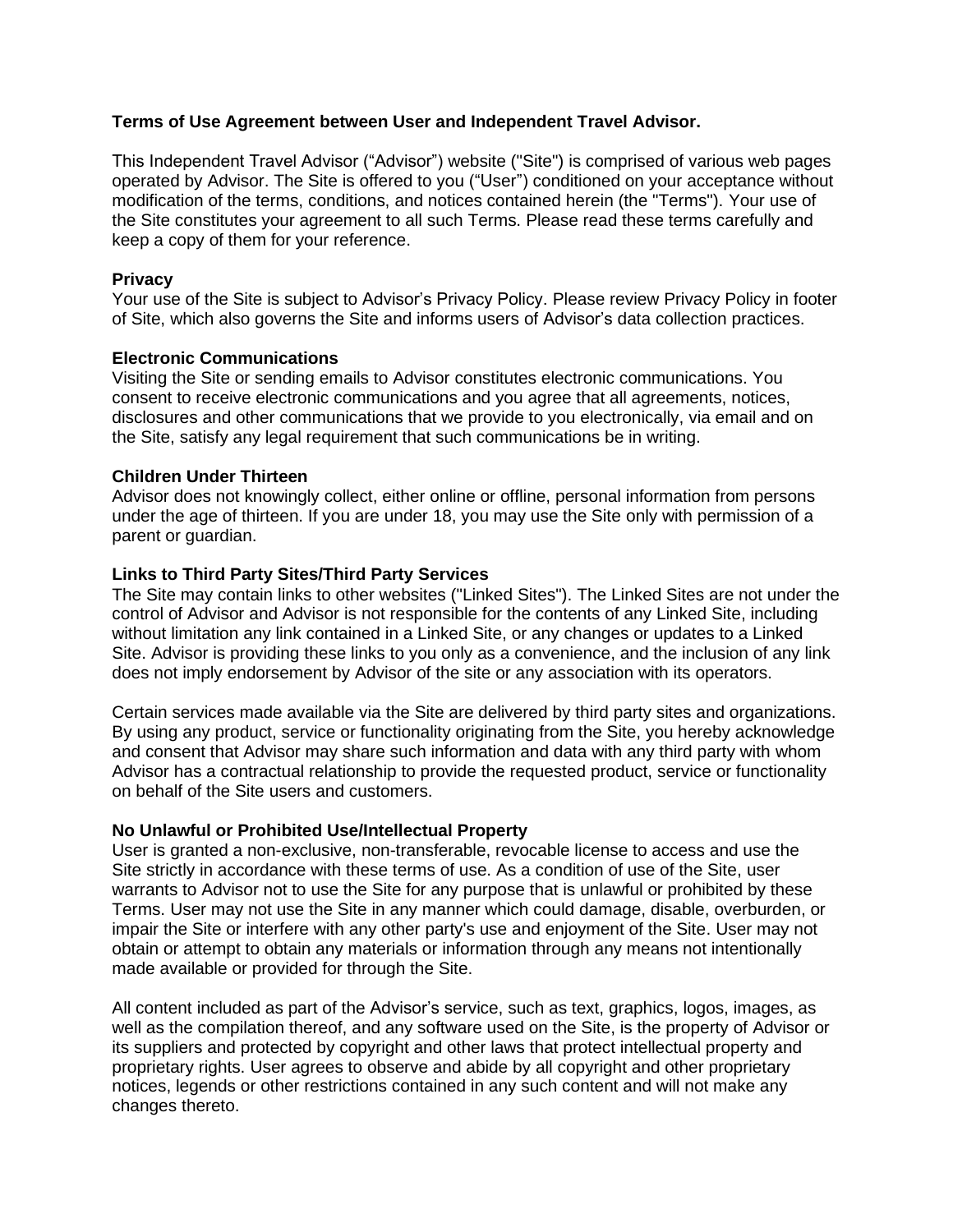User will not modify, publish, transmit, reverse engineer, participate in the transfer or sale, create derivative works, or in any way exploit any of the content, in whole or in part, found on the Site. The Site content is not for resale. Use of the Site does not entitle you to make any unauthorized use of any protected content and in particular, you will not delete or alter any proprietary rights or attribution notices in any content. User will use protected content solely for personal use and will make no other use of the content without the express written permission of Advisor and the copyright owner. User agrees that you do not acquire any ownership rights in any protected content. User is not granted any licenses, express or implied, to the intellectual property of Advisor or licensors except as expressly authorized by these Terms.

### **International Users**

The Advisor's service is controlled, operated and administered by Advisor from offices within the USA. If you access the service from a location outside the USA, you are responsible for compliance with all local laws. You agree that you will not use the content accessed through the Site in any country or in any manner prohibited by any applicable laws, restrictions or regulations.

### **Indemnification**

User agrees to indemnify, defend and hold harmless Advisor, its officers, directors, employees, agents and third parties, for any losses, costs, liabilities and expenses (including reasonable attorney's fees) arising out of your use of or inability to use the Site or services, any user postings made by you, your violation of any terms of this Agreement or your violation of any rights of a third party, or your violation of any applicable laws, rules or regulations. Advisor reserves the right, at its own cost, to assume the exclusive defense and control of any matter otherwise subject to indemnification by you, in which event you will fully cooperate with Advisor in asserting any available defenses.

### **User Responsibility**

All information posted is merely for educational and informational purposes. It is not intended as a substitute for professional advice. Should user decide to act upon any information on this website without reference to an Advisor, user does so at his own risk.

It is user's responsibility to review all travel documents carefully to ensure all information is accurate, particularly traveler information, dates and carriers, and to advise any discrepancies requiring correction as soon as possible.

#### **Liability Disclaimer**

THE INFORMATION, SOFTWARE, PRODUCTS, AND SERVICES INCLUDED IN OR AVAILABLE THROUGH THE SITE MAY INCLUDE INACCURACIES OR TYPOGRAPHICAL ERRORS. CHANGES ARE PERIODICALLY ADDED TO THE INFORMATION HEREIN. ADVISOR AND/OR ITS SUPPLIERS MAY MAKE IMPROVEMENTS AND/OR CHANGES IN THE SITE AT ANY TIME.

ADVISOR AND/OR ITS SUPPLIERS MAKE NO REPRESENTATIONS ABOUT THE SUITABILITY, RELIABILITY, AVAILABILITY, TIMELINESS, AND ACCURACY OF THE INFORMATION, SOFTWARE, PRODUCTS, SERVICES AND RELATED GRAPHICS CONTAINED ON THE SITE FOR ANY PURPOSE. TO THE MAXIMUM EXTENT PERMITTED BY APPLICABLE LAW, ALL SUCH INFORMATION, SOFTWARE, PRODUCTS, SERVICES AND RELATED GRAPHICS ARE PROVIDED "AS IS" WITHOUT WARRANTY OR CONDITION OF ANY KIND. ADVISOR AND/OR ITS SUPPLIERS HEREBY DISCLAIM ALL WARRANTIES AND CONDITIONS WITH REGARD TO THIS INFORMATION, SOFTWARE, PRODUCTS,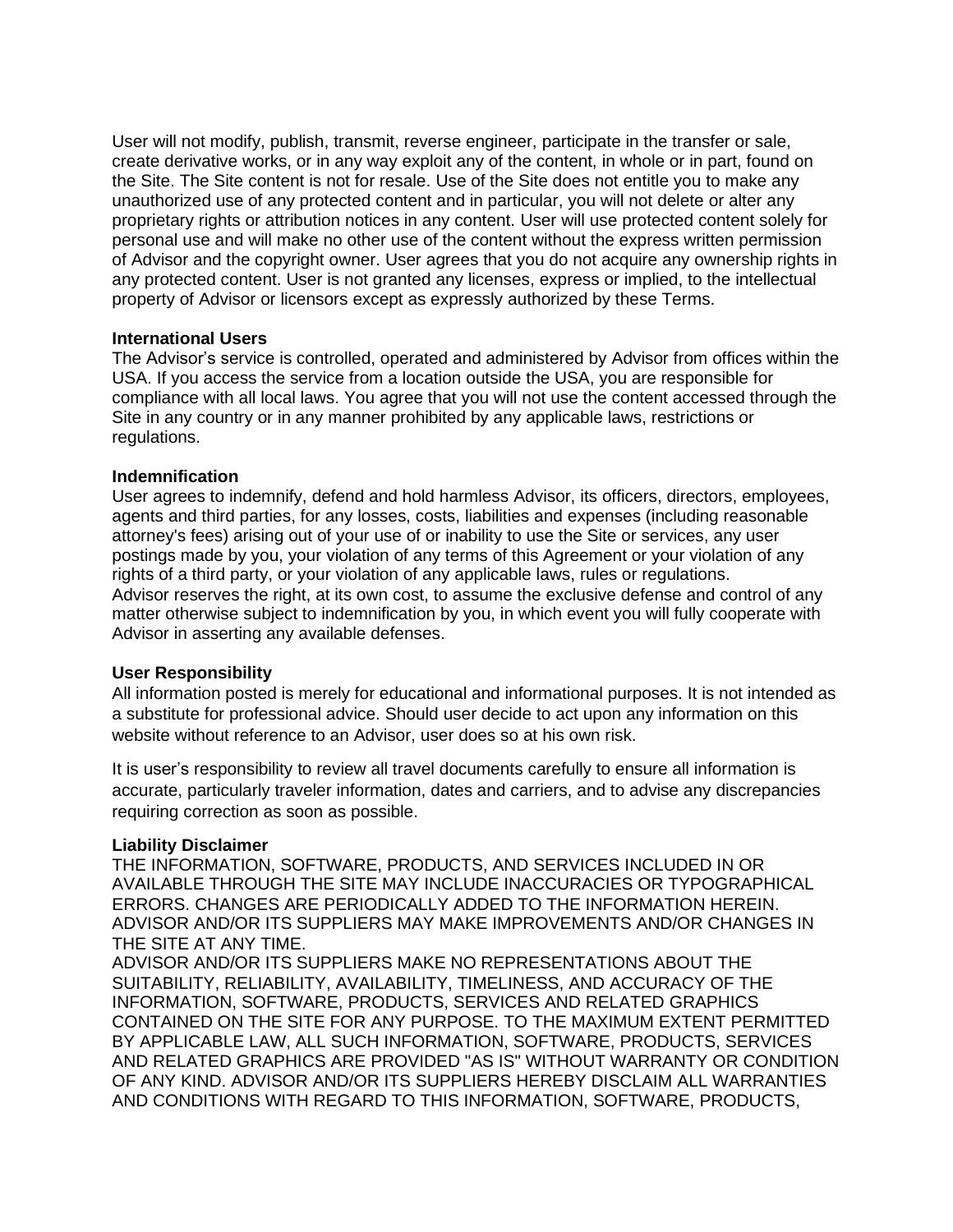SERVICES AND RELATED GRAPHICS, INCLUDING ALL IMPLIED WARRANTIES OR CONDITIONS OF MERCHANTABILITY, FITNESS FOR A PARTICULAR PURPOSE, TITLE AND NON-INFRINGEMENT.

TO THE MAXIMUM EXTENT PERMITTED BY APPLICABLE LAW, IN NO EVENT SHALL ADVISOR AND/OR ITS SUPPLIERS BE LIABLE FOR ANY DIRECT, INDIRECT, PUNITIVE, INCIDENTAL, SPECIAL, CONSEQUENTIAL DAMAGES OR ANY DAMAGES WHATSOEVER INCLUDING, WITHOUT LIMITATION, DAMAGES FOR LOSS OF USE, DATA OR PROFITS, ARISING OUT OF OR IN ANY WAY CONNECTED WITH THE USE OR PERFORMANCE OF THE SITE, WITH THE DELAY OR INABILITY TO USE THE SITE OR RELATED SERVICES, THE PROVISION OF OR FAILURE TO PROVIDE SERVICES, OR FOR ANY INFORMATION, SOFTWARE, PRODUCTS, SERVICES AND RELATED GRAPHICS OBTAINED THROUGH THE SITE, OR OTHERWISE ARISING OUT OF THE USE OF THE SITE, WHETHER BASED ON CONTRACT, TORT, NEGLIGENCE, STRICT LIABILITY OR OTHERWISE, EVEN IF ADVISOR OR ANY OF ITS SUPPLIERS HAS BEEN ADVISED OF THE POSSIBILITY OF DAMAGES. BECAUSE SOME STATES/JURISDICTIONS DO NOT ALLOW THE EXCLUSION OR LIMITATION OF LIABILITY FOR CONSEQUENTIAL OR INCIDENTAL DAMAGES, THE ABOVE LIMITATION MAY NOT APPLY TO YOU. IF YOU ARE DISSATISFIED WITH ANY PORTION OF THE SITE, OR WITH ANY OF THESE TERMS OF USE, YOUR SOLE AND EXCLUSIVE REMEDY IS TO DISCONTINUE USING THE SITE.

### **Termination/Access Restriction**

Advisor reserves the right, in its sole discretion, to terminate your access to the Site and the related services or any portion thereof at any time, without notice. To the maximum extent permitted by law, this agreement is governed by the laws of the Commonwealth of Massachusetts and you hereby consent to the exclusive jurisdiction and venue of courts in Massachusetts in all disputes arising out of or relating to the use of the Site. Use of the Site is unauthorized in any jurisdiction that does not give effect to all provisions of these Terms, including, without limitation, this section.

You agree that no joint venture, partnership, employment, or agency relationship exists between you and Advisor as a result of this agreement or use of the Site. Advisor's performance of this agreement is subject to existing laws and legal process, and nothing contained in this agreement is in derogation of Advisor's right to comply with governmental, court and law enforcement requests or requirements relating to your use of the Site or information provided to or gathered by Advisor with respect to such use. If any part of this agreement is determined to be invalid or unenforceable pursuant to applicable law including, but not limited to, the warranty disclaimers and liability limitations set forth above, then the invalid or unenforceable provision will be deemed superseded by a valid, enforceable provision that most closely matches the intent of the original provision and the remainder of the agreement shall continue in effect.

Unless otherwise specified herein, this agreement constitutes the entire agreement between the user and Advisor with respect to the Site and it supersedes all prior or contemporaneous communications and proposals, whether electronic, oral or written, between the user and Advisor with respect to the Site. A printed version of this agreement and of any notice given in electronic form shall be admissible in judicial or administrative proceedings based upon or relating to this agreement to the same extent and subject to the same conditions as other business documents and records originally generated and maintained in printed form. It is the express wish to the parties that this agreement and all related documents be written in English.

# **Changes to Terms**